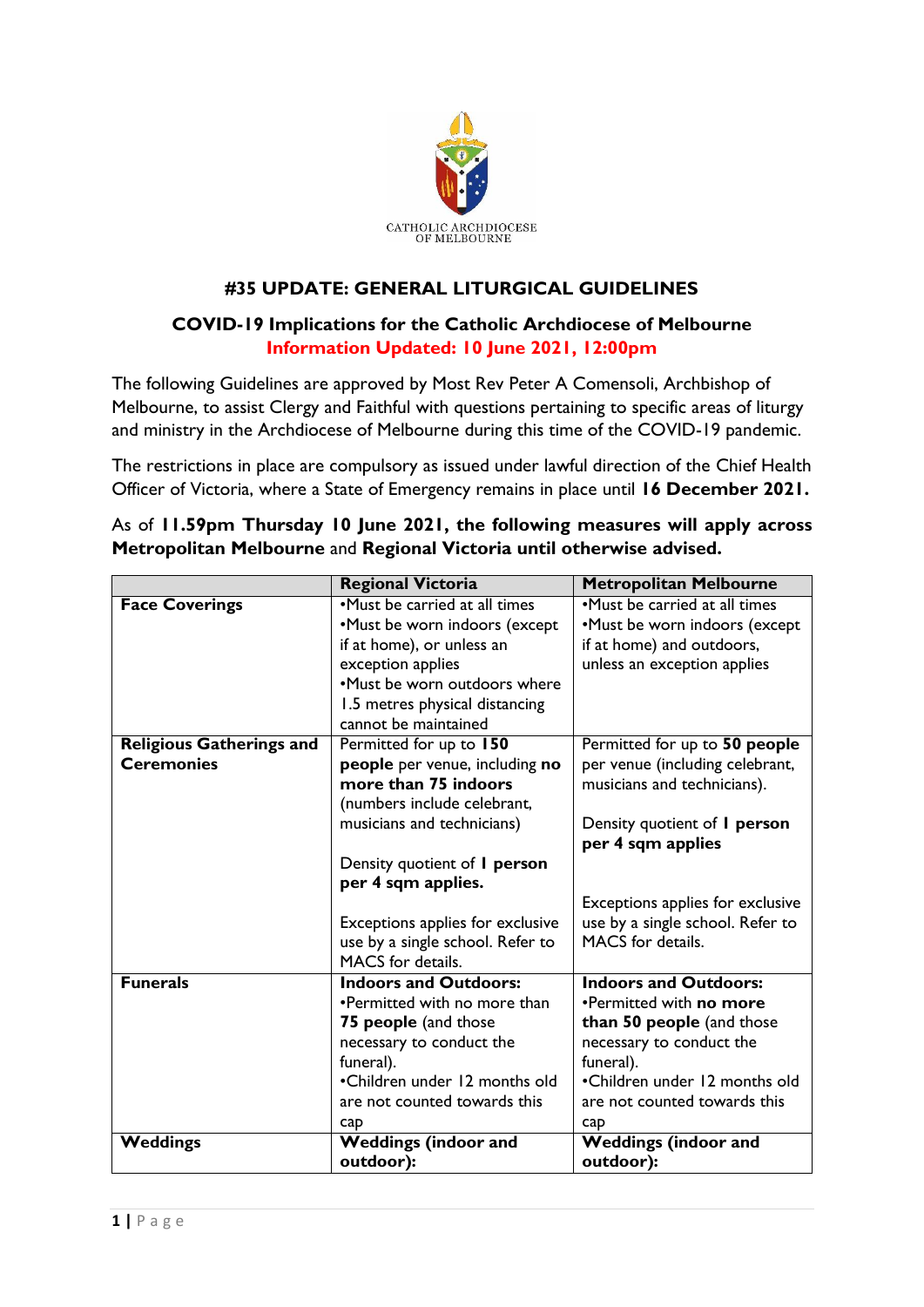|                                  | • Permitted with no more        | • Permitted with no more                      |
|----------------------------------|---------------------------------|-----------------------------------------------|
|                                  | than 20 people (including the   | than 10 people (including the                 |
|                                  | two persons being married,      | two persons being married,                    |
|                                  | celebrant, two witnesses)       | celebrant, two witnesses)                     |
|                                  | • These settings apply to any   | • These settings apply to any                 |
|                                  | venue in which a wedding is     | venue in which a wedding is                   |
|                                  | held, except for private        | held, except for private                      |
|                                  | residences where private        | residences where private                      |
|                                  | gathering limits apply          | gathering limits apply                        |
| Social gatherings, visitors      | Can leave home for any          | Can leave home for any                        |
| and leaving home                 | reason.                         | reason.                                       |
|                                  |                                 |                                               |
|                                  | You cannot travel to            | Intrastate travel:                            |
|                                  | Metropolitan Melbourne,         | Travel limit of 25kms from                    |
|                                  | except for:                     | place of primary residence.                   |
|                                  | Work or education               | Travel limit does not apply:                  |
|                                  | Necessary goods and             | to access necessary                           |
|                                  | services                        | goods and services                            |
|                                  | Care and                        | where those goods and                         |
|                                  | compassionate reasons           | services cannot be                            |
|                                  | To receive the COVID-           | accessed closer than                          |
|                                  | 19 vaccination                  | 25kms from home                               |
|                                  |                                 | to visit a person in                          |
|                                  |                                 | your "single bubble"                          |
|                                  |                                 | for work and education                        |
|                                  |                                 | work at in interstate                         |
|                                  |                                 | <i>location</i>                               |
|                                  |                                 | care and                                      |
|                                  |                                 | compassionate reasons                         |
|                                  |                                 | (specific exemptions                          |
|                                  |                                 | apply)                                        |
|                                  |                                 | You cannot travel to Regional                 |
|                                  |                                 | Victoria, except for:                         |
|                                  |                                 | • Work or education                           |
|                                  |                                 |                                               |
|                                  |                                 | Necessary goods and<br>services (if cannot be |
|                                  |                                 | accessed within 25kms                         |
|                                  |                                 | from home)                                    |
|                                  |                                 | Care and<br>$\bullet$                         |
|                                  |                                 | compassionate reasons                         |
|                                  |                                 | To receive the                                |
|                                  |                                 | COVID-19 vaccination                          |
|                                  |                                 |                                               |
|                                  | Limited to 2 adults per day     | Not permitted.                                |
| <b>Private Gatherings in the</b> | together or separately          | Single bubble permitted.                      |
| home                             | (dependants of visiting adults  |                                               |
|                                  | excluded from cap)              |                                               |
| <b>Public Gatherings</b>         | Permitted for up to 20 people   | Permitted for up to 10 people                 |
| (park, beach etc)                |                                 |                                               |
| <b>Care Facility Visitors</b>    | No visitors permitted into aged | No visitors permitted into aged               |
|                                  | care or other care facility     | care or other care facility                   |
|                                  | settings except for end-of-life | settings except for end-of-life               |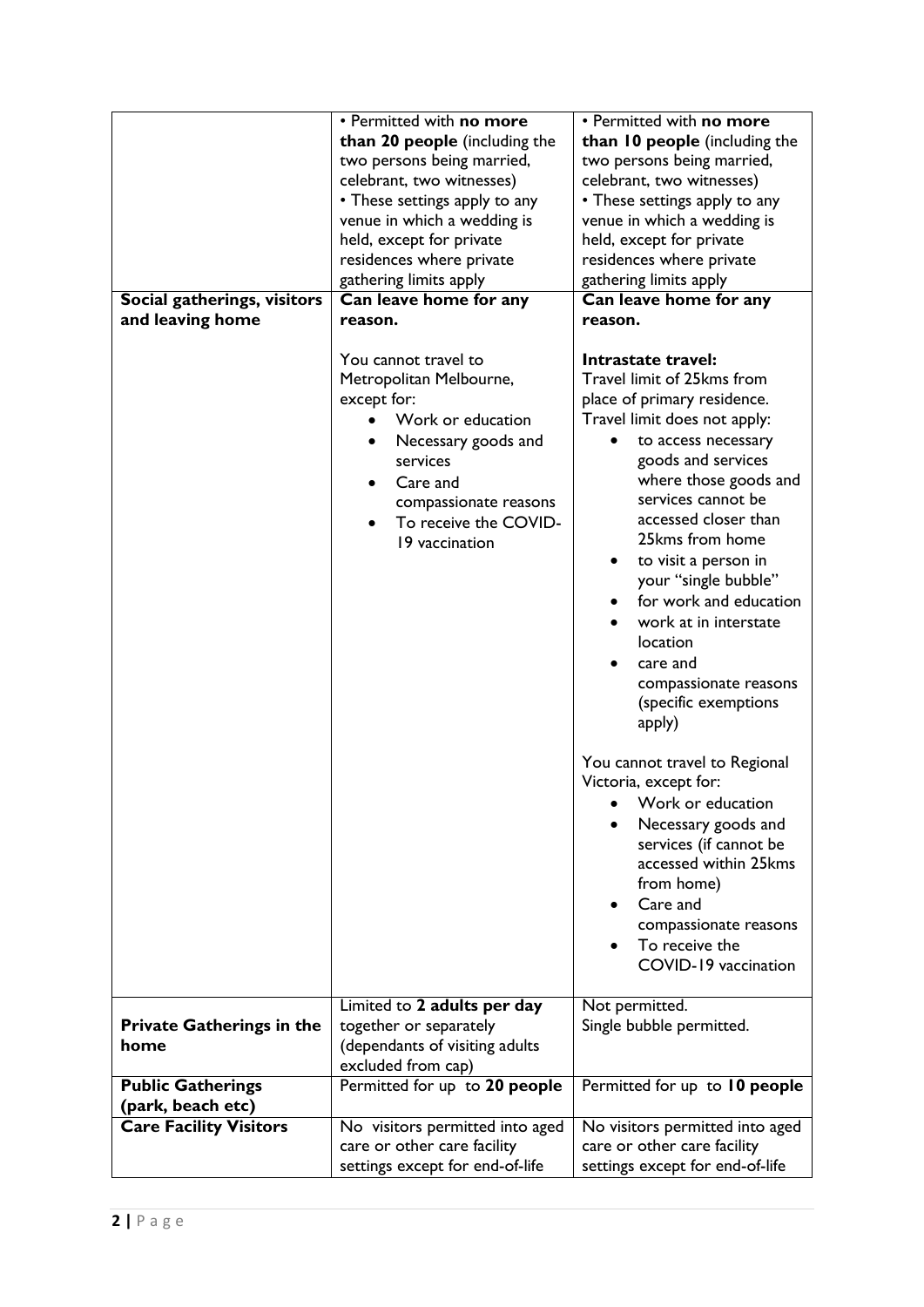|                           | reasons and permitted purposes                                                                                                                                                                                      | reasons and permitted                                                                                                                                                                                               |
|---------------------------|---------------------------------------------------------------------------------------------------------------------------------------------------------------------------------------------------------------------|---------------------------------------------------------------------------------------------------------------------------------------------------------------------------------------------------------------------|
|                           | only                                                                                                                                                                                                                | purposes only                                                                                                                                                                                                       |
| <b>Hospital Visitors</b>  | No visitors permitted into aged<br>care or other care facility<br>settings except for end-of-life<br>reasons and permitted purposes<br>only; as a support partner for<br>birth, or a parent to accompany<br>a child | No visitors permitted into aged<br>care or other care facility<br>settings except for end-of-life<br>reasons and permitted<br>purposes only; as a support<br>partner for birth, or a parent to<br>accompany a child |
| <b>Work</b>               | If you can work from home, you<br>should continue doing so.<br>Capped at 50%, or up to 20<br>people if total workplace is 40<br>or less.                                                                            | If you can work from home,<br>you should continue doing so<br>Capped at 25%, or up to 10<br>people if total workplace is 40<br>or less.                                                                             |
| <b>QR Contact tracing</b> | 15-min threshold removed.                                                                                                                                                                                           | 15-min threshold removed.                                                                                                                                                                                           |
|                           | All venue attendees must                                                                                                                                                                                            | All venue attendees must                                                                                                                                                                                            |
|                           | register                                                                                                                                                                                                            | register                                                                                                                                                                                                            |

Under no circumstances should anyone awaiting a COVID-19 test verification, including Clergy (even without presenting symptoms) attend a church or parish setting until a diagnosis is confirmed. Additionally, under no circumstances should anyone attend who is closely connected to people who are awaiting test results or who have tested positive.

## **VICTORIA**

We welcome the opening up of our places of worship and opportunities for gathering, but remain mindful and respectful that many in our community remain feeling cautious and anxious, and that density quotients will prevent our full communities gathering as they would wish.

For the time being, all Catholics in Melbourne continue to be dispensed from the obligation to attend Sunday Mass until further directed by the Archbishop. We continue to carry the happy obligation to keep Sunday holy, whether we can attend Mass or not, and can do so by any kind of prayer with members of our household and parish, reading holy scripture, and encouraging one another in our faith. Prayerfully watching an online Mass continues to be a great source of comfort on Sundays.

Where applicable, the following Liturgical Guidelines will apply noting the difference in allowances between Metropolitan Melbourne and Regional Victoria

| <b>Places of</b><br><b>Worship and</b><br><b>Religious</b><br><b>Gatherings</b> | • In Metropolitan Melbourne (indoors or outdoors):<br>Permitted for up to 50 people per venue, density quotient<br>of I person per 4 sqm applies;<br>• In Regional Victoria (indoors or outdoors): Permitted<br>for up to 150 people per venue, including no more than<br>75 indoors, density quotient of I person per 4 sqm<br>applies;<br>• Places of worship must use electronic record keeping through |
|---------------------------------------------------------------------------------|------------------------------------------------------------------------------------------------------------------------------------------------------------------------------------------------------------------------------------------------------------------------------------------------------------------------------------------------------------------------------------------------------------|
|                                                                                 | the free Victorian Government QR Code Service.<br>coronavirus.vic.gov.au/grcode;                                                                                                                                                                                                                                                                                                                           |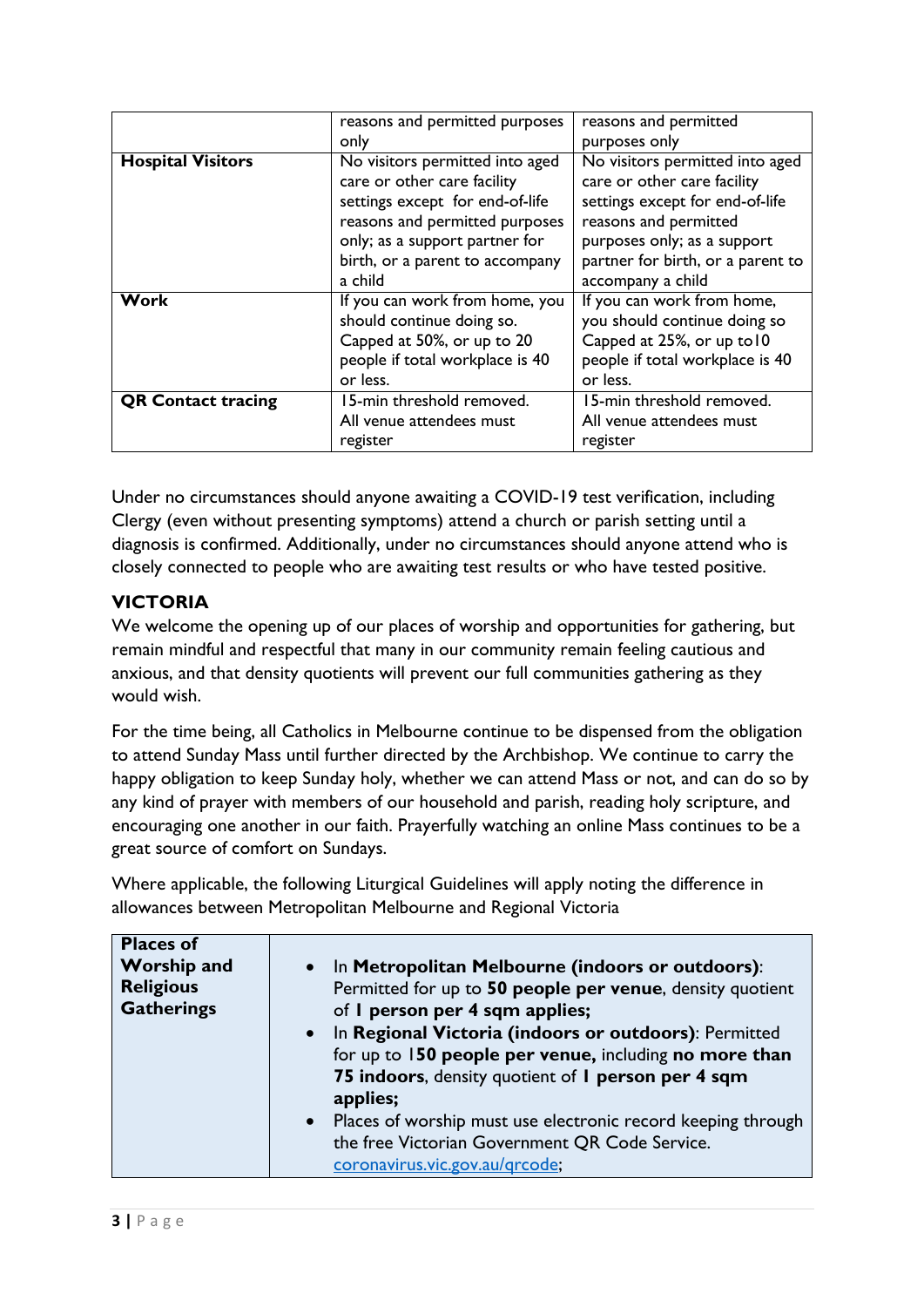|                                            | The 15-min threshold has been removed and all venue<br>attendees must register via the QR Code system;<br>Face coverings must be worn indoors unless an exception<br>applies. In Metropolitan Melbourne they must be worn<br>outdoors; and in Regional Victoria where 1.5 metres physical<br>distancing cannot be maintained;<br>Hygiene precautions must be maintained at all times;<br>$\bullet$<br>A place of worship can have indoor or outdoor religious<br>gatherings at the same time.<br>Places of worship can continue to be open for essential public<br>support services. Essential public support services include<br>food banks, help for people experiencing homelessness or<br>other essential activities. A distance of at least 1.5 metres<br>must be kept between people.<br>Outdoor religious gatherings must be held in an outdoor<br>$\bullet$<br>space that is near to the place of worship hosting the service<br>Note number capacity regulations listed above. This means:<br>- a service could be held on the grounds of a place of<br>worship or in the car park;<br>- a public outdoor space, like a park, close to the place of<br>worship. You may need a permit from your local council. You<br>can find your local council using <i>Know Your Council</i> ;<br>- schools that want to host an outdoor religious ceremony |
|--------------------------------------------|----------------------------------------------------------------------------------------------------------------------------------------------------------------------------------------------------------------------------------------------------------------------------------------------------------------------------------------------------------------------------------------------------------------------------------------------------------------------------------------------------------------------------------------------------------------------------------------------------------------------------------------------------------------------------------------------------------------------------------------------------------------------------------------------------------------------------------------------------------------------------------------------------------------------------------------------------------------------------------------------------------------------------------------------------------------------------------------------------------------------------------------------------------------------------------------------------------------------------------------------------------------------------------------------------------------------------------------------------------|
|                                            | should do so near their place of worship. Schools can find<br>further information on advice for schools and through<br>Melbourne Archdiocese Catholic Schools.                                                                                                                                                                                                                                                                                                                                                                                                                                                                                                                                                                                                                                                                                                                                                                                                                                                                                                                                                                                                                                                                                                                                                                                           |
| General<br>Liturgical<br><b>Guidelines</b> | These Liturgical Guidelines are intended to assist Clergy and faithful<br>in the reverent and joyful celebration of Holy Mass while maintaining<br>the health and safety precautions offered through health and<br>government authorities. It is by carefully observing the directives and<br>precautions outlined in this document that the celebration of Mass,<br>even with continued limitations of restrictions, can take place<br>prudently. We look forward to gathering together with all our<br>people to safely celebrate the Eucharistic Sacrifice, but in the<br>meantime we will follow these guidelines with diligence, using<br>common sense and respect for others.                                                                                                                                                                                                                                                                                                                                                                                                                                                                                                                                                                                                                                                                      |
|                                            | <b>FACE COVERINGS and SANITISING</b><br>In Metropolitan Melbourne and Regional Victoria - all<br>people must carry a face covering when they leave home<br>unless they have a lawful reason not to. Face coverings must<br>be worn indoors (except if at home), or if an exception<br>applies. In Metropolitan Melbourne they must be worn<br>outdoors; and in Regional Victoria where 1.5 metres physical<br>distancing cannot be maintained (again unless exceptions<br>apply);<br>Sanitiser must continue to be used regularly throughout the<br>Liturgy, and celebrants must visibly sanitise before and after                                                                                                                                                                                                                                                                                                                                                                                                                                                                                                                                                                                                                                                                                                                                       |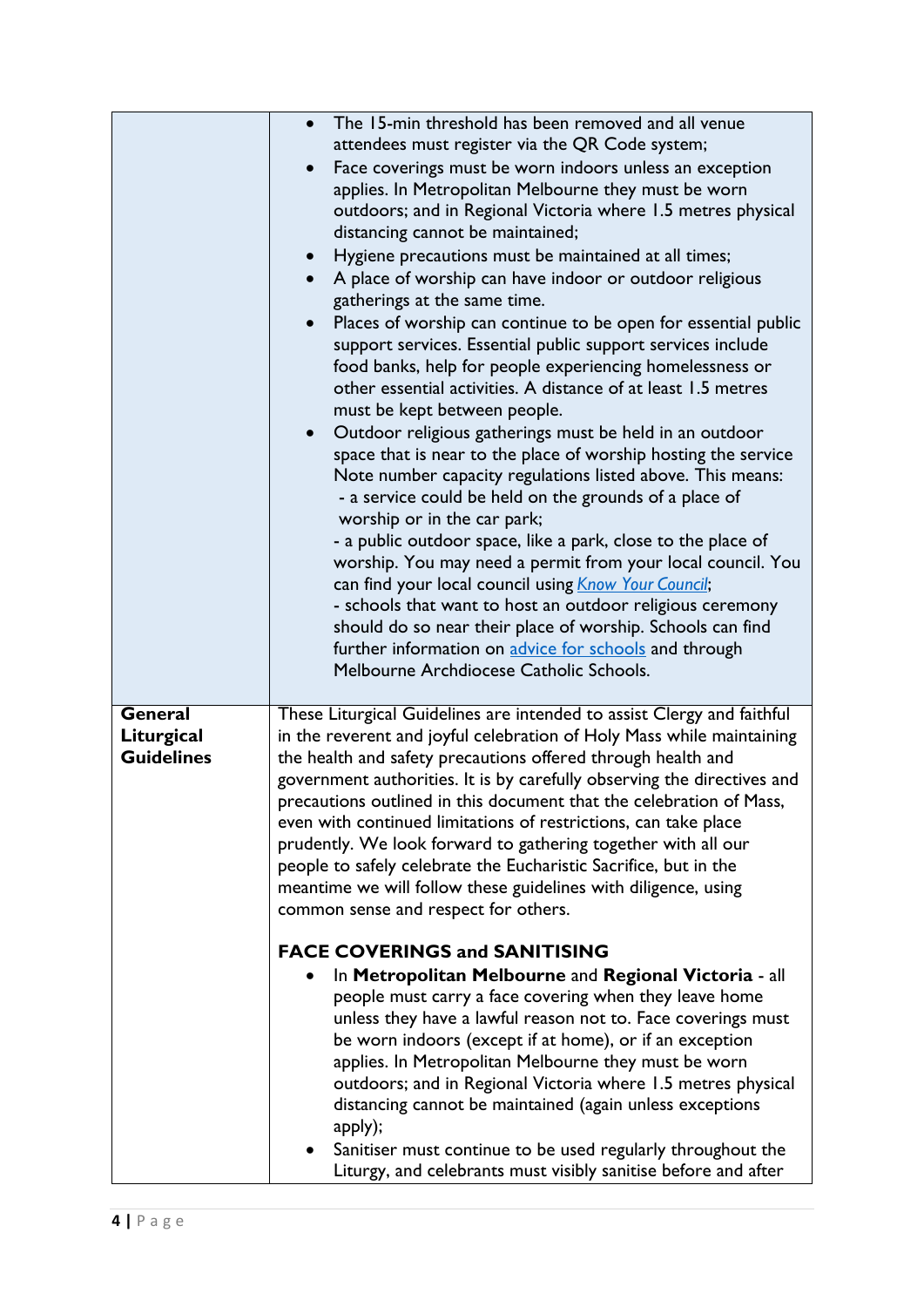| the distribution of Holy Communion.<br>For Clergy: A reminder that face coverings must be worn as<br>you enter for Mass. They may be removed during the<br>celebration of Mass, but are to be placed back on for the<br>distribution of Holy Communion and at the conclusion of<br>Mass as you process out.                                                                                                                                                                                                                                                                           |
|---------------------------------------------------------------------------------------------------------------------------------------------------------------------------------------------------------------------------------------------------------------------------------------------------------------------------------------------------------------------------------------------------------------------------------------------------------------------------------------------------------------------------------------------------------------------------------------|
| <b>SINGING</b> (see reference further below)                                                                                                                                                                                                                                                                                                                                                                                                                                                                                                                                          |
| <b>LITURGY OF THE WORD</b><br>In Regional Victoria and Metropolitan Melbourne:<br>All participants must wear a face covering when indoors at all<br>times (except if at home) and unless under 12years of age or<br>have a lawful reason not to.<br>The reader may lower his/her face covering for the readings.<br>$\bullet$<br>This applies as well for the Universal Prayer.<br>This same direction is extended for a cantor (or singers<br>where further numbers permit): when the cantor is singing,<br>the face covering may be lowered. It must be worn at all<br>other times. |
| <b>LITURGY OF THE EUCHARIST</b><br>The hosts to be consecrated for the faithful should be placed<br>on a separate Paten (or Ciborium) to the Paten holding the<br>host that the priest will consume.<br>All concelebrating priests must intinct, thereby receiving the<br>$\bullet$<br>Body and Blood of Jesus Christ.                                                                                                                                                                                                                                                                |
| <b>HOLY COMMUNION</b><br>The following information is designed to allow for the distribution of Holy<br>Communion at Mass in a safe manner for both ministers and<br>communicants. All liturgical norms that govern the ordinary distribution of<br>Holy Communion are observed in these norms, preserving the integrity of<br>the celebration and distribution of the Eucharist.<br>We are now able to gather, even though with small numbers, and to                                                                                                                                |
| again receive Holy Communion. Receiving Our Lord in this way is a<br>moment of great significance and of personal intimacy with Jesus, and<br>the Church wants to ensure it is done with dignity and respect.                                                                                                                                                                                                                                                                                                                                                                         |
| The Sacrament may be received without restriction both on the<br>tongue and in the hand at the decision of the person who is<br>distributing Holy Communion. The Archbishop leaves it to each<br>minister distributing the Sacrament to determine whether they feel<br>comfortable doing so on the tongue at this stage. Everyone is asked<br>to be patient – we have a number of clergy and people who are in a<br>high risk category for their health due to age or other factors, so the                                                                                           |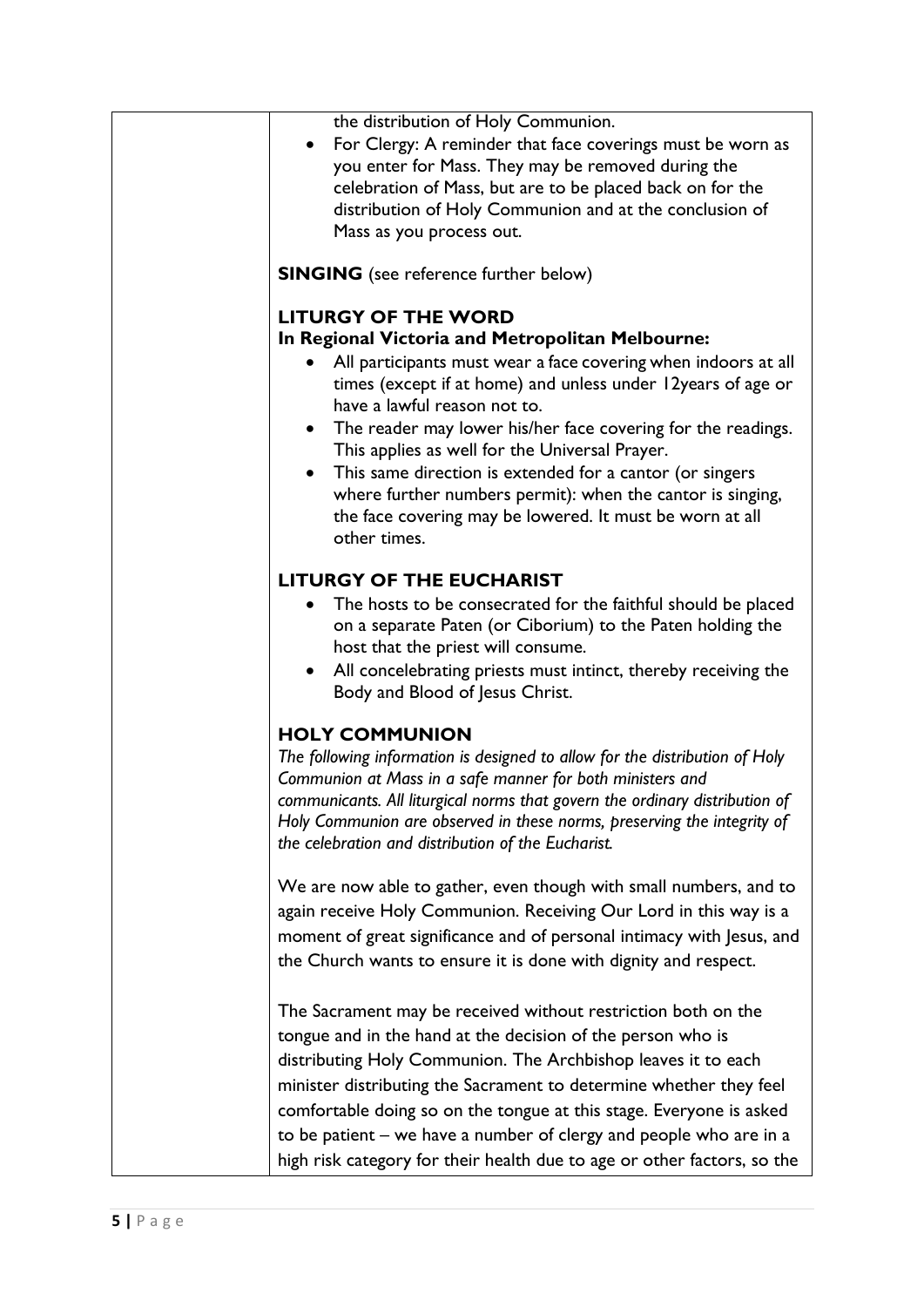|                | lifting of this provision is subject to the minister in each                                                                                                                                                                                                                                                                                                                                                                                                                                                                                                                                                                                                                                                                                                                                                                                                                                                                                                                                                                                                                                                                                                                                                                                                                                                                                                                                                                                                                                                                                                                |
|----------------|-----------------------------------------------------------------------------------------------------------------------------------------------------------------------------------------------------------------------------------------------------------------------------------------------------------------------------------------------------------------------------------------------------------------------------------------------------------------------------------------------------------------------------------------------------------------------------------------------------------------------------------------------------------------------------------------------------------------------------------------------------------------------------------------------------------------------------------------------------------------------------------------------------------------------------------------------------------------------------------------------------------------------------------------------------------------------------------------------------------------------------------------------------------------------------------------------------------------------------------------------------------------------------------------------------------------------------------------------------------------------------------------------------------------------------------------------------------------------------------------------------------------------------------------------------------------------------|
|                | circumstance. Ministers are asked to show care and regard for                                                                                                                                                                                                                                                                                                                                                                                                                                                                                                                                                                                                                                                                                                                                                                                                                                                                                                                                                                                                                                                                                                                                                                                                                                                                                                                                                                                                                                                                                                               |
|                |                                                                                                                                                                                                                                                                                                                                                                                                                                                                                                                                                                                                                                                                                                                                                                                                                                                                                                                                                                                                                                                                                                                                                                                                                                                                                                                                                                                                                                                                                                                                                                             |
|                | communicants, most of whom have not been at Mass in any regular                                                                                                                                                                                                                                                                                                                                                                                                                                                                                                                                                                                                                                                                                                                                                                                                                                                                                                                                                                                                                                                                                                                                                                                                                                                                                                                                                                                                                                                                                                             |
|                | way for most of the year.                                                                                                                                                                                                                                                                                                                                                                                                                                                                                                                                                                                                                                                                                                                                                                                                                                                                                                                                                                                                                                                                                                                                                                                                                                                                                                                                                                                                                                                                                                                                                   |
|                | All participants must wear a face covering indoors at all times, unless<br>under 12years of age or have a lawful reason not to;                                                                                                                                                                                                                                                                                                                                                                                                                                                                                                                                                                                                                                                                                                                                                                                                                                                                                                                                                                                                                                                                                                                                                                                                                                                                                                                                                                                                                                             |
|                | The following directions are recommended:                                                                                                                                                                                                                                                                                                                                                                                                                                                                                                                                                                                                                                                                                                                                                                                                                                                                                                                                                                                                                                                                                                                                                                                                                                                                                                                                                                                                                                                                                                                                   |
|                | The Priest or (minister) and Communicant.                                                                                                                                                                                                                                                                                                                                                                                                                                                                                                                                                                                                                                                                                                                                                                                                                                                                                                                                                                                                                                                                                                                                                                                                                                                                                                                                                                                                                                                                                                                                   |
|                | In Regional Victoria and Metropolitan Melbourne as follows:<br>Face Coverings are to be worn for the distribution of Holy<br>Communion.<br>Communicants are only to receive the Host, there is to be no<br>sharing of the Chalice.<br>Instructions on receiving Holy Communion should be given<br>to communicants at the time of the Fraction Rite.<br>Minister sanitises hands before beginning distribution.<br>Each communicant comes forward to a place approximately<br>1.5 metres away from the minister and removes one side of<br>their mask, and sanitises their hands at a sanitation station<br>provided nearby.<br>The communicant then enters into dialogue with the minister:<br>"Body of Christ"; "Amen." from the 1.5 metre distance.<br>Minister places the host slightly above the outstretched and<br>flat hands of the communicant who receives the Blessed<br>Sacrament then steps to the side to place the host on their<br>tongue.<br>The communicant replaces their face covering and returns to<br>their seat.<br>During the distribution of Communion, if the minister makes<br>physical contact with the communicant, the minister will be<br>required to sanitise his hand thoroughly. For such<br>sanitisation to be possible, a table with hand sanitiser should<br>also be placed in proximity to the minister distributing<br>Communion.<br>Minister must sanitise their hands after completing<br>distribution.<br>Those receiving Holy Communion on the tongue should be<br>requested to present last. It is advised that sanitation take |
|                | place between each communicant in this instance.                                                                                                                                                                                                                                                                                                                                                                                                                                                                                                                                                                                                                                                                                                                                                                                                                                                                                                                                                                                                                                                                                                                                                                                                                                                                                                                                                                                                                                                                                                                            |
| <b>Singing</b> | Singing is permitted under certain conditions:                                                                                                                                                                                                                                                                                                                                                                                                                                                                                                                                                                                                                                                                                                                                                                                                                                                                                                                                                                                                                                                                                                                                                                                                                                                                                                                                                                                                                                                                                                                              |
|                | In Regional Victoria, and Metropolitan Melbourne,<br>face coverings must be worn by the congregation when<br>singing indoors at all times. This will create difficulties for                                                                                                                                                                                                                                                                                                                                                                                                                                                                                                                                                                                                                                                                                                                                                                                                                                                                                                                                                                                                                                                                                                                                                                                                                                                                                                                                                                                                |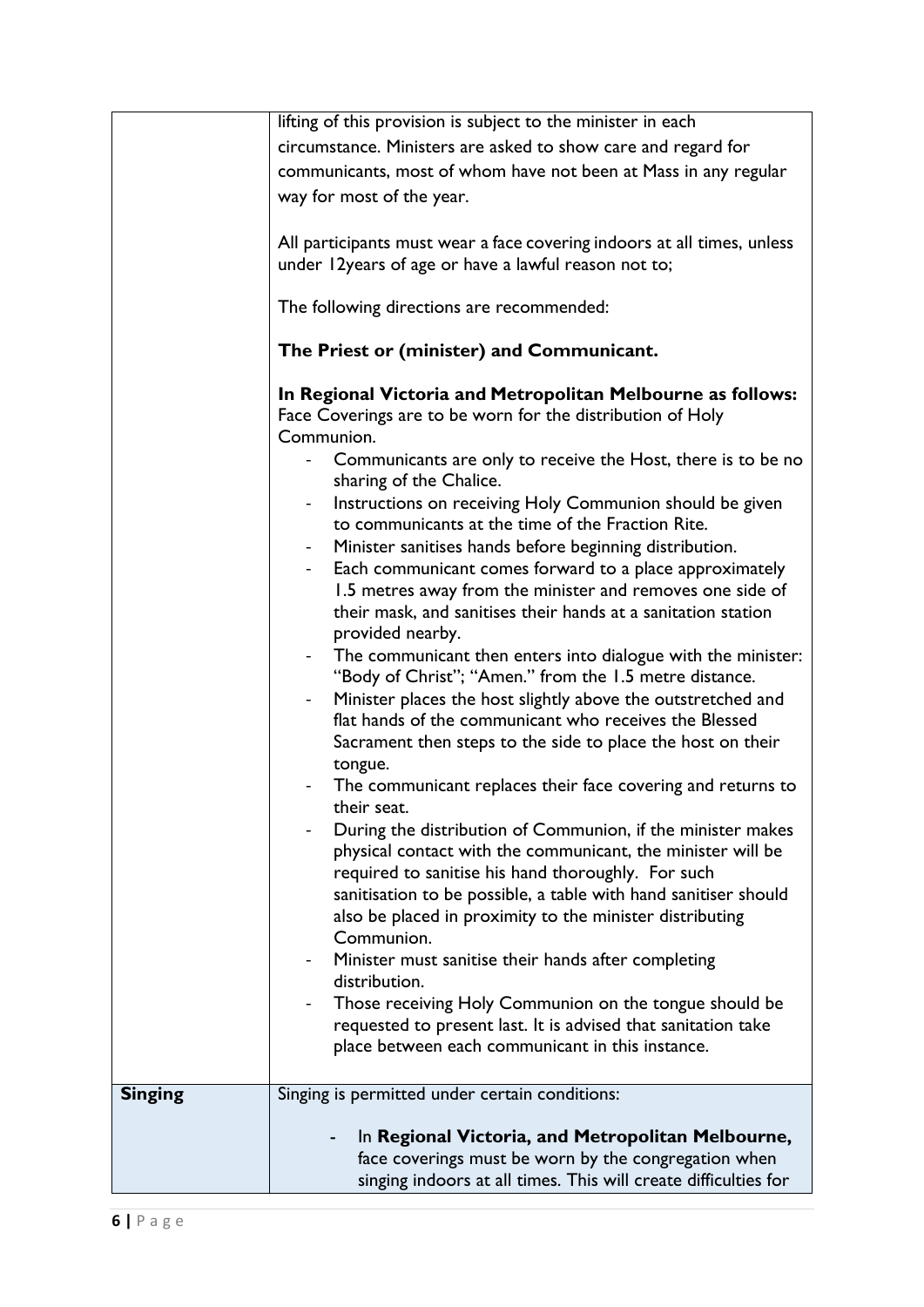|                           | singing, and congregants should be encouraged to either<br>refrain from singing, or to do so softly.<br>Face coverings must be worn by cantors or choirs<br>indoors. They may be removed during the period of<br>singing but must be replaced and worn otherwise.<br>Further recommendations when singing can take place include:<br>Singing outside, or in a well-ventilated room (with<br>windows open);<br>Physical distancing of at least 2 metres between each<br>person while singing;<br>Short performances (of less than an hour);<br>singing softly;<br>Fans, free standing or ceiling, are not recommended for<br>use in enclosed indoor spaces for singing. Performers<br>should be 5 meters from the audience where practical. |
|---------------------------|--------------------------------------------------------------------------------------------------------------------------------------------------------------------------------------------------------------------------------------------------------------------------------------------------------------------------------------------------------------------------------------------------------------------------------------------------------------------------------------------------------------------------------------------------------------------------------------------------------------------------------------------------------------------------------------------------------------------------------------------|
| <b>Private</b><br>Worship | Places of worship may be open for private worship in<br><b>Regional Victoria and Metropolitan Melbourne</b>                                                                                                                                                                                                                                                                                                                                                                                                                                                                                                                                                                                                                                |
|                           |                                                                                                                                                                                                                                                                                                                                                                                                                                                                                                                                                                                                                                                                                                                                            |
|                           | In Regional Victoria, and Metropolitan Melbourne<br>where permitted, face coverings must be worn by anyone                                                                                                                                                                                                                                                                                                                                                                                                                                                                                                                                                                                                                                 |
|                           | attending indoor prayer;                                                                                                                                                                                                                                                                                                                                                                                                                                                                                                                                                                                                                                                                                                                   |
|                           | There is no specific limit on time for private prayer, but all<br>$\bullet$                                                                                                                                                                                                                                                                                                                                                                                                                                                                                                                                                                                                                                                                |
|                           | number caps for either Regional Victoria or                                                                                                                                                                                                                                                                                                                                                                                                                                                                                                                                                                                                                                                                                                |
|                           | Metropolitan Melbourne, and density quotients must be<br>adhered to, as well as distancing, hygiene precautions. All                                                                                                                                                                                                                                                                                                                                                                                                                                                                                                                                                                                                                       |
|                           | factors should form part of the parish COVIDsafe plans;                                                                                                                                                                                                                                                                                                                                                                                                                                                                                                                                                                                                                                                                                    |
|                           | Note record keeping requirements below.                                                                                                                                                                                                                                                                                                                                                                                                                                                                                                                                                                                                                                                                                                    |
| <b>Record Keeping</b>     | All venues for faith organisations, must apply the four square metre                                                                                                                                                                                                                                                                                                                                                                                                                                                                                                                                                                                                                                                                       |
|                           | rule and use electronic record keeping through the free Victorian                                                                                                                                                                                                                                                                                                                                                                                                                                                                                                                                                                                                                                                                          |
|                           | Government QR Code Service.                                                                                                                                                                                                                                                                                                                                                                                                                                                                                                                                                                                                                                                                                                                |
|                           | The 15-minute threshold has been removed and all venue attendees                                                                                                                                                                                                                                                                                                                                                                                                                                                                                                                                                                                                                                                                           |
|                           | must register. Venue number caps musts be adhered to depending                                                                                                                                                                                                                                                                                                                                                                                                                                                                                                                                                                                                                                                                             |
| <b>Signage</b>            | on region.<br>Where a place of worship has a publicly accessible space, faith                                                                                                                                                                                                                                                                                                                                                                                                                                                                                                                                                                                                                                                              |
|                           | organisations must display signage at each public entry to each                                                                                                                                                                                                                                                                                                                                                                                                                                                                                                                                                                                                                                                                            |
|                           | indoor and outdoor space, indicating maximum capacity, COVIDSafe                                                                                                                                                                                                                                                                                                                                                                                                                                                                                                                                                                                                                                                                           |
|                           | hygiene and physical distancing requirements.                                                                                                                                                                                                                                                                                                                                                                                                                                                                                                                                                                                                                                                                                              |
| <b>Cleaning</b>           | Faith organisations should ensure shared spaces and public spaces are                                                                                                                                                                                                                                                                                                                                                                                                                                                                                                                                                                                                                                                                      |
|                           | cleaned with disinfectant regularly, with high touch surfaces cleaned<br>twice each day. Shared equipment should be cleaned between uses.                                                                                                                                                                                                                                                                                                                                                                                                                                                                                                                                                                                                  |
|                           |                                                                                                                                                                                                                                                                                                                                                                                                                                                                                                                                                                                                                                                                                                                                            |
|                           | • Reusable and communal resources such as service sheets, religious                                                                                                                                                                                                                                                                                                                                                                                                                                                                                                                                                                                                                                                                        |
|                           | texts, etc. may be used but must be cleaned between uses. It is<br>recommended that single use print outs be used, or people should                                                                                                                                                                                                                                                                                                                                                                                                                                                                                                                                                                                                        |
|                           | be encouraged to bring their own items of significance.                                                                                                                                                                                                                                                                                                                                                                                                                                                                                                                                                                                                                                                                                    |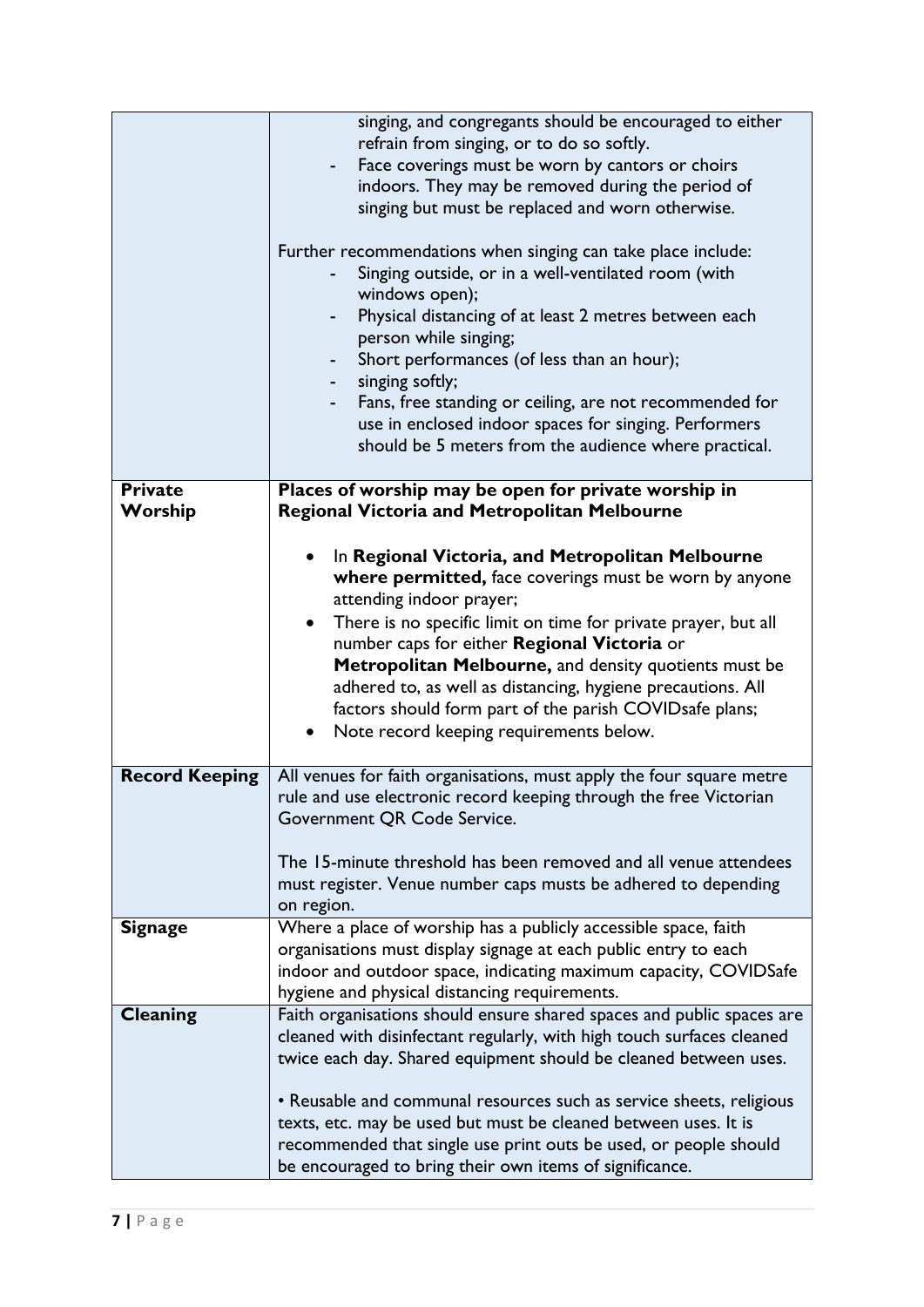|                 | • Devotional items may be left in place but must be venerated in<br>ways that do not involve touching or kissing them (such as by bowing<br>or other faith appropriate action).                                                                                                                                                       |
|-----------------|---------------------------------------------------------------------------------------------------------------------------------------------------------------------------------------------------------------------------------------------------------------------------------------------------------------------------------------|
| <b>Weddings</b> | Weddings can be held indoors or outdoors under the following<br>conditions:                                                                                                                                                                                                                                                           |
|                 | In Regional Victoria, Weddings are permitted with no more<br>than 20 people (including the two persons being married,<br>celebrant, two witnesses).                                                                                                                                                                                   |
|                 | In Metropolitan Melbourne, Weddings are permitted with no<br>more than 10 people (including the two persons being married,<br>celebrant, two witnesses).                                                                                                                                                                              |
|                 | A place of worship must apply the four square metre rule to<br>ensure people have enough room to maintain 1.5 metres distance<br>between them. The square metre rule includes the couple and the<br>celebrant, but not the photographer. Children under babies 12<br>months of age are not included.                                  |
|                 | Face coverings must be worn by all participants indoors,<br>except the Bride and Groom who do not need to wear face<br>coverings during the ceremony.<br>Face coverings can be removed for photos, but people must<br>$\bullet$<br>be encouraged to stay 1.5m away from others.<br>Hygiene precautions must be maintained throughout; |
|                 | Face coverings must be worn outdoors in Metropolitan<br>$\bullet$<br>Melbourne; and in Regional Victoria where 1.5 metres<br>physical distancing cannot be maintained;                                                                                                                                                                |
|                 | A photographer is not counted as a guest under the wedding<br>gathering limits. There is no limit on the number of<br>photographers or videographers for each wedding. When<br>taking photos, a photographer should always stay 1.5 metres<br>away from others.                                                                       |
|                 | Following a wedding, the church must be cleaned.                                                                                                                                                                                                                                                                                      |
| <b>Funerals</b> | Funerals can be held indoors or outdoors under the following<br>conditions:                                                                                                                                                                                                                                                           |
|                 | In Regional Victoria, Funerals are permitted with no more<br>than 75 people (and those necessary to conduct the<br>funeral);                                                                                                                                                                                                          |
|                 | In Metropolitan Melbourne, Funerals are permitted with<br>$\bullet$<br>no more than 50 people (and those necessary to conduct<br>the funeral);                                                                                                                                                                                        |
|                 | Children under 12 months old are not counted towards this<br>cap;                                                                                                                                                                                                                                                                     |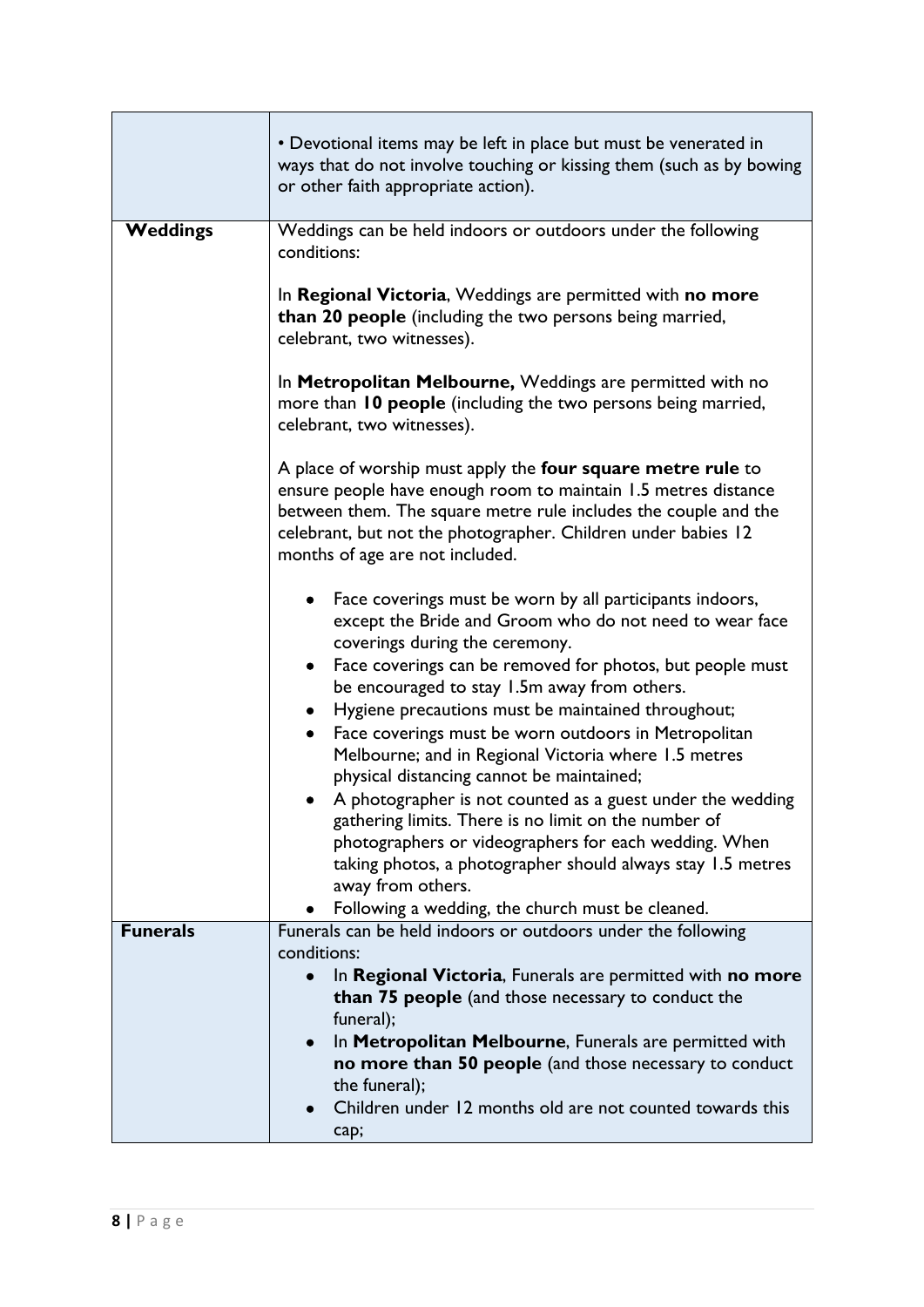|                 | Places of worship must apply the four square metre rule<br>$\bullet$<br>to ensure people have enough room to maintain 1.5 metres<br>distance between them;<br>Face coverings must be worn by all participants including<br>$\bullet$<br>those conducting the funeral and any technicians or<br>musicians;<br>Hygiene precautions must be maintained throughout;<br>$\bullet$<br>Face coverings must be worn outdoors in Metropolitan<br>Melbourne; and in Regional Victoria where 1.5 metres<br>physical distancing cannot be maintained.<br>Permission is granted to hold the funeral liturgy in a funeral<br>parlour, if the family so wish;<br>Following a funeral, the church must be cleaned.                                                                                                                                                                                                                                                                                                                                                                                                                                                                                                                                                                                                                                                                                                                                                                                                                                             |
|-----------------|------------------------------------------------------------------------------------------------------------------------------------------------------------------------------------------------------------------------------------------------------------------------------------------------------------------------------------------------------------------------------------------------------------------------------------------------------------------------------------------------------------------------------------------------------------------------------------------------------------------------------------------------------------------------------------------------------------------------------------------------------------------------------------------------------------------------------------------------------------------------------------------------------------------------------------------------------------------------------------------------------------------------------------------------------------------------------------------------------------------------------------------------------------------------------------------------------------------------------------------------------------------------------------------------------------------------------------------------------------------------------------------------------------------------------------------------------------------------------------------------------------------------------------------------|
| <b>Baptisms</b> | Baptisms may be celebrated in Regional Victoria and<br>Metropolitan Melbourne under the latest indoor and outdoor<br>religious gathering limits.<br>All participants must wear a face covering when indoors at all<br>times, unless under 12years of age or have a lawful reason<br>not to. Even with a face covering, participants should keep at<br>least 1.5 metres distance between themselves and others<br>(unless they are people that live with each other). Face<br>coverings must be worn outdoors in Metropolitan<br>Melbourne; and in Regional Victoria where 1.5 metres<br>physical distancing cannot be maintained;<br>Face coverings can be removed for photos, but people must<br>٠<br>be encouraged to stay 1.5m away from others;<br>Baptism by immersion or baptisms using already blessed<br>water are to be avoided. Fresh water is to be used in every<br>individual instance of baptism, and immediately drained<br>afterwards;<br>Fresh water is blessed and used for each baptism;<br>The child to be baptised is held by the parents throughout;<br>The welcoming blessing of the child is done by the priest<br>without physical contact with the child;<br>The two anointings are done using single-use cotton buds;<br>٠<br>The water is poured by the priest on the head of the child<br>from above;<br>The dressing of the child in a white garment is done by the<br>parents;<br>The lighting of the candle is done by the person holding the<br>candle;<br>Hygiene precautions must be maintained throughout; |
|                 | Following a Baptism indoors, the church must be cleaned.                                                                                                                                                                                                                                                                                                                                                                                                                                                                                                                                                                                                                                                                                                                                                                                                                                                                                                                                                                                                                                                                                                                                                                                                                                                                                                                                                                                                                                                                                       |
| <b>Penance</b>  | In Regional Victoria and Metropolitan Melbourne, First and<br>Second Rite of Reconciliation may be celebrated in line with<br>all applicable density, distancing and hygiene regulations.                                                                                                                                                                                                                                                                                                                                                                                                                                                                                                                                                                                                                                                                                                                                                                                                                                                                                                                                                                                                                                                                                                                                                                                                                                                                                                                                                      |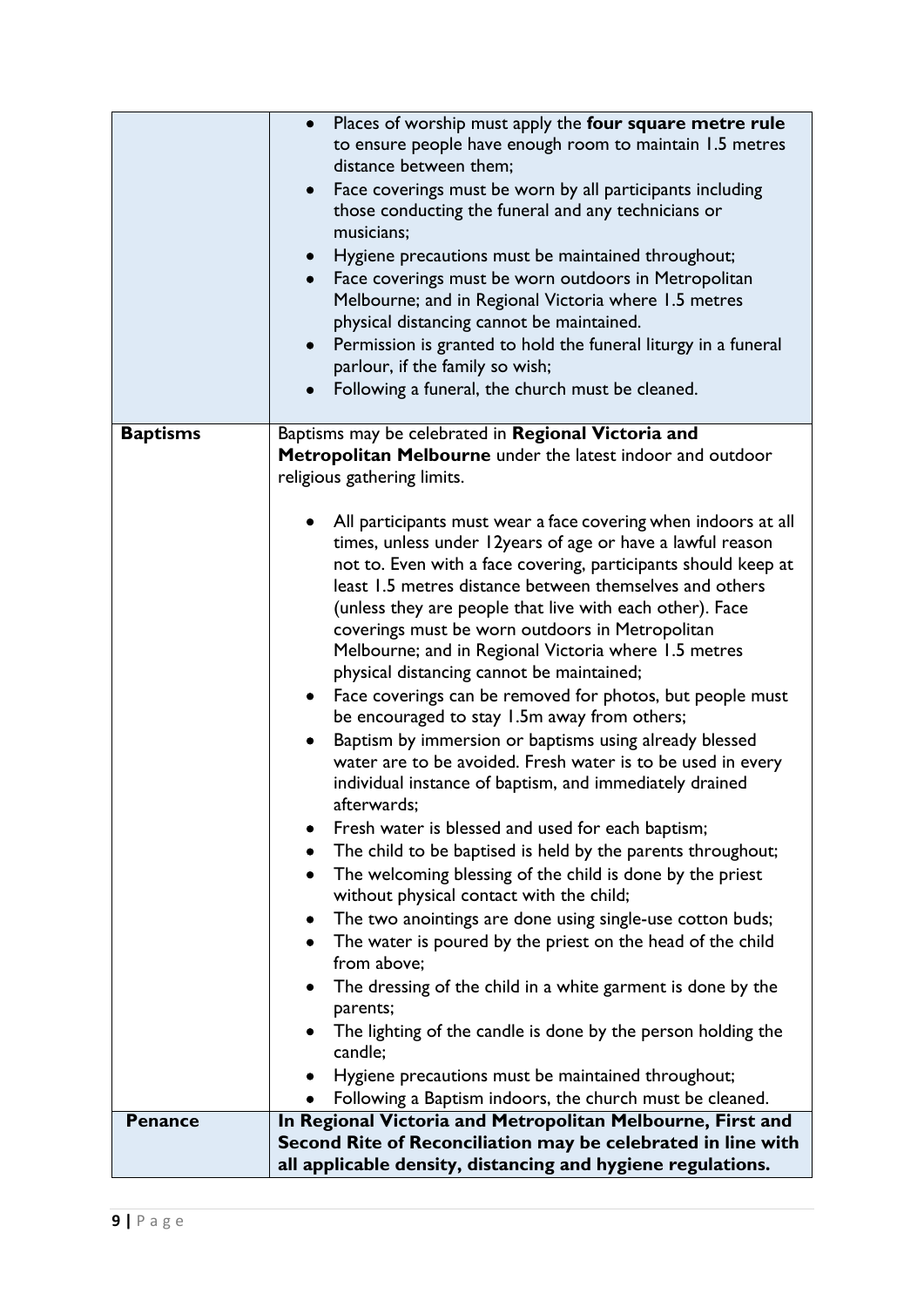|                      | Face coverings must be worn indoors at all times;<br>The 15 mins threshold has been removed, and Record<br>$\bullet$<br>Keeping is now mandatory;<br>If there arises an urgent need to impart sacramental<br>$\bullet$<br>absolution to several people together out of grave necessity<br>(eg. to a group of persons in a hospital setting who are dying<br>from Coronavirus), then permission is to be sought from the<br>Regional Vicar. The provisions of Cans.961 and 962 are to be<br>met and applied for validity. |
|----------------------|--------------------------------------------------------------------------------------------------------------------------------------------------------------------------------------------------------------------------------------------------------------------------------------------------------------------------------------------------------------------------------------------------------------------------------------------------------------------------------------------------------------------------|
| <b>Confirmations</b> | Confirmations may be celebrated in Regional Victoria and                                                                                                                                                                                                                                                                                                                                                                                                                                                                 |
|                      | Metropolitan Melbourne in line with all applicable density,                                                                                                                                                                                                                                                                                                                                                                                                                                                              |
|                      | distancing and hygiene regulations.                                                                                                                                                                                                                                                                                                                                                                                                                                                                                      |
|                      |                                                                                                                                                                                                                                                                                                                                                                                                                                                                                                                          |
|                      | - In consultation with the Regional Vicar, parish priests are delegated<br>to determine locally whether Confirmation will be conferred within<br>Mass or without Mass;                                                                                                                                                                                                                                                                                                                                                   |
|                      | - Locations for consideration include: inside the parish church                                                                                                                                                                                                                                                                                                                                                                                                                                                          |
|                      | (according to permitted numbers); outside the parish church                                                                                                                                                                                                                                                                                                                                                                                                                                                              |
|                      | (provided due reverence can be observed); or in a suitably prepared                                                                                                                                                                                                                                                                                                                                                                                                                                                      |
|                      | and decorated school hall according to the permitted single-class                                                                                                                                                                                                                                                                                                                                                                                                                                                        |
|                      | numbers (parents would not be permitted);                                                                                                                                                                                                                                                                                                                                                                                                                                                                                |
|                      | - Each local community can determine the days and times most                                                                                                                                                                                                                                                                                                                                                                                                                                                             |
|                      | suitable for their celebrations. The Office of the Vicar General is to                                                                                                                                                                                                                                                                                                                                                                                                                                                   |
|                      | be kept informed of the schedule;                                                                                                                                                                                                                                                                                                                                                                                                                                                                                        |
|                      | - In consultation with the Regional Vicar, in parishes with large                                                                                                                                                                                                                                                                                                                                                                                                                                                        |
|                      | numbers of candidates, a parish priest may enlist another parish<br>priest from a neighbouring parish to assist with some sessions;                                                                                                                                                                                                                                                                                                                                                                                      |
|                      | - When possible, pastors should provide live-streaming services of                                                                                                                                                                                                                                                                                                                                                                                                                                                       |
|                      | the celebration of the Order of Confirmation. This will offer the                                                                                                                                                                                                                                                                                                                                                                                                                                                        |
|                      | Confirmandi and families happy memories about this important                                                                                                                                                                                                                                                                                                                                                                                                                                                             |
|                      | celebration.                                                                                                                                                                                                                                                                                                                                                                                                                                                                                                             |
|                      |                                                                                                                                                                                                                                                                                                                                                                                                                                                                                                                          |
|                      | <b>B. The Celebration</b>                                                                                                                                                                                                                                                                                                                                                                                                                                                                                                |
|                      | - The Sacrament is to be celebrated using the approved Rite of                                                                                                                                                                                                                                                                                                                                                                                                                                                           |
|                      | Confirmation (within Mass or Outside of Mass);                                                                                                                                                                                                                                                                                                                                                                                                                                                                           |
|                      | - All participants, including the celebrant, must wear face                                                                                                                                                                                                                                                                                                                                                                                                                                                              |
|                      | coverings unless they are under 12 years of age or have a                                                                                                                                                                                                                                                                                                                                                                                                                                                                |
|                      | lawful reason not to:                                                                                                                                                                                                                                                                                                                                                                                                                                                                                                    |
|                      | - The four square rule for a Place of Worship must be                                                                                                                                                                                                                                                                                                                                                                                                                                                                    |
|                      | applied;                                                                                                                                                                                                                                                                                                                                                                                                                                                                                                                 |
|                      | - Conduct all standard protocols for preparing and sanitising the                                                                                                                                                                                                                                                                                                                                                                                                                                                        |
|                      | liturgical space before and after the celebration;<br>- The Priest is to follow the health and safety guidelines enumerated                                                                                                                                                                                                                                                                                                                                                                                              |
|                      | in the Archdiocesan guidelines for the celebration of the Mass;                                                                                                                                                                                                                                                                                                                                                                                                                                                          |
|                      | - Prior to the start of the liturgy, a small table should be placed                                                                                                                                                                                                                                                                                                                                                                                                                                                      |
|                      | appropriately that would hold the Sacred Chrism, a purificator,                                                                                                                                                                                                                                                                                                                                                                                                                                                          |
|                      | sufficient cotton swabs (I for each candidate), and an empty                                                                                                                                                                                                                                                                                                                                                                                                                                                             |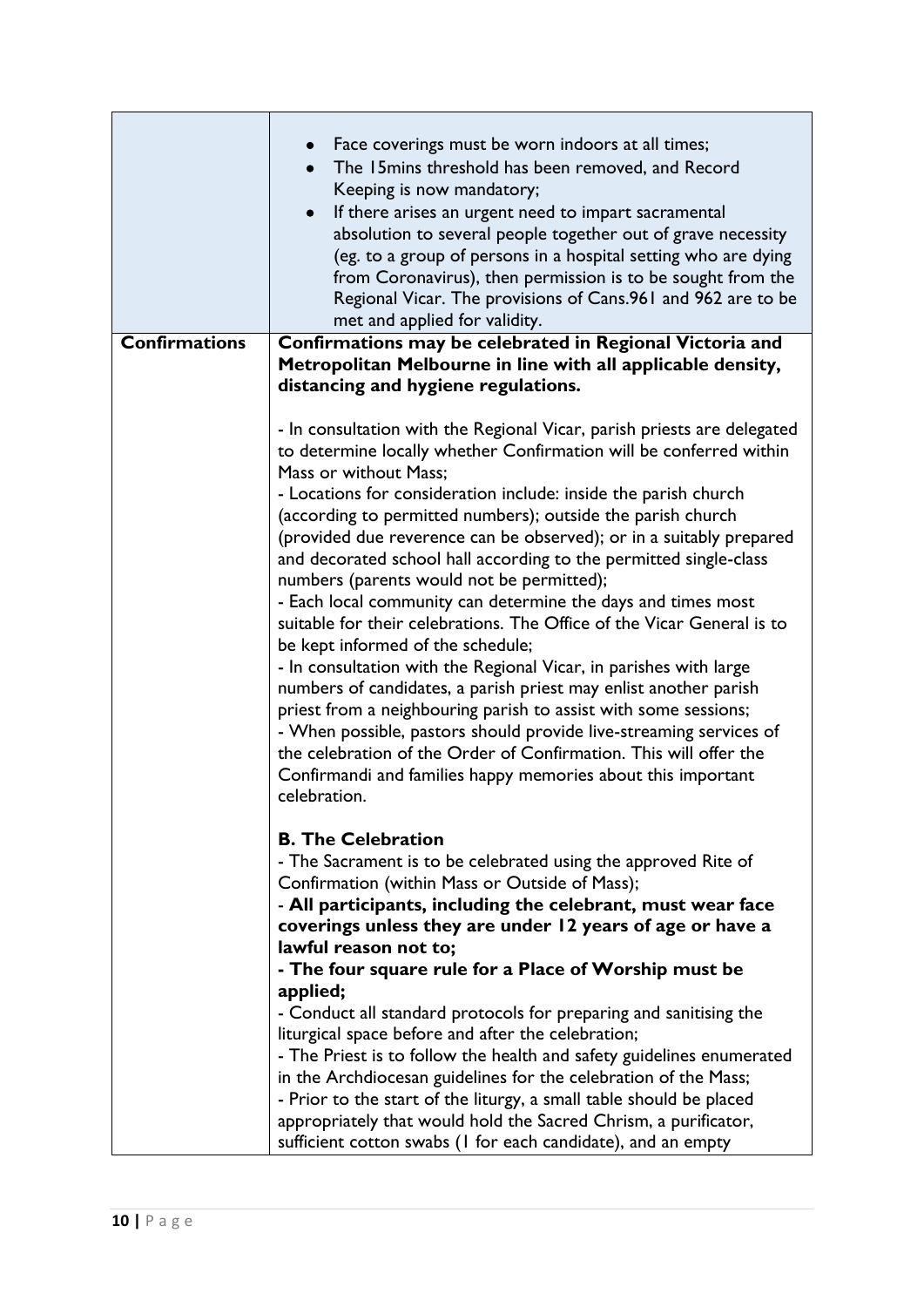| container (with a lid) to act as a receptacle for the disposal of the        |
|------------------------------------------------------------------------------|
| swabs;                                                                       |
| - The Priest, the candidate for Confirmation (if over the age of 12),        |
| and the proxy sponsor/sponsor are to wear a face covering                    |
| throughout the sacramental action.                                           |
|                                                                              |
| <b>C. Gestures during Confirmation</b>                                       |
| The Laying on of Hands:                                                      |
| This is to take place by a gesture of extending your hands over and          |
| above the heads of the group of candidates to be confirmed, as the           |
| Prayer of Confirmation is said. There is to be no physical contact           |
| with anyone to be confirmed.                                                 |
|                                                                              |
| Anointing with Chrism:                                                       |
| - The Sacred Chrism to be used during the Sacrament should be                |
| poured into a separate vessel than the one in which the Chrism is            |
| kept. The vessel must be sanitised properly before use.                      |
| - The Priest is to sanitise his hands prior to the anointing with<br>Chrism. |
| - A single-use cotton swab, dipped into the Chrism, must be used to          |
| anoint. There is to be no physical contact with the one being                |
| anointed. The tip of the cotton swab is used to anoint on the                |
| forehead. The cotton bud is to be immediately disposed of after each         |
| single use in the container provided. A new cotton bud is to be used         |
| for each person to be anointed.                                              |
| - The Priest should use sanitiser as often as needed.                        |
| - Any leftover Chrism in the vessel should be disposed of in the             |
| liturgically proper manner. It should not be returned to the container       |
| in which the Chrism is usually stored.                                       |
| - If needed, more Chrism can be obtained from the Cathedral in the           |
| usual way.                                                                   |
|                                                                              |
| <b>Gesture of Peace:</b>                                                     |
| The gesture of peace (eg. hand shake, the touching of the cheek), no         |
| longer envisaged in the current Ritual, is to be dispensed with              |
| entirely. The gesture is not to take place. The words of the exchange        |
| of peace, however, are still to be said.                                     |
| <b>Other Actions:</b>                                                        |
| All other gestures or symbolic actions involving physical contact or         |
| sharing are not permitted (e.g. lighting of candles; presenting of           |
| symbols for confirmation; issuing of certificates; etc.).                    |
|                                                                              |
| Sponsor/s:                                                                   |
| If the density quotient for a church does not allow large enough             |
| numbers to be present, it is encouraged that one proxy sponsor               |
| stand in the place of the sponsors for all the candidates to be              |
| confirmed in a single Liturgy. If adequate spacing and capacity allows,      |
| each candidate may have their individual sponsor present along with          |
| family. The sponsor is to remain near to the one to be confirmed,            |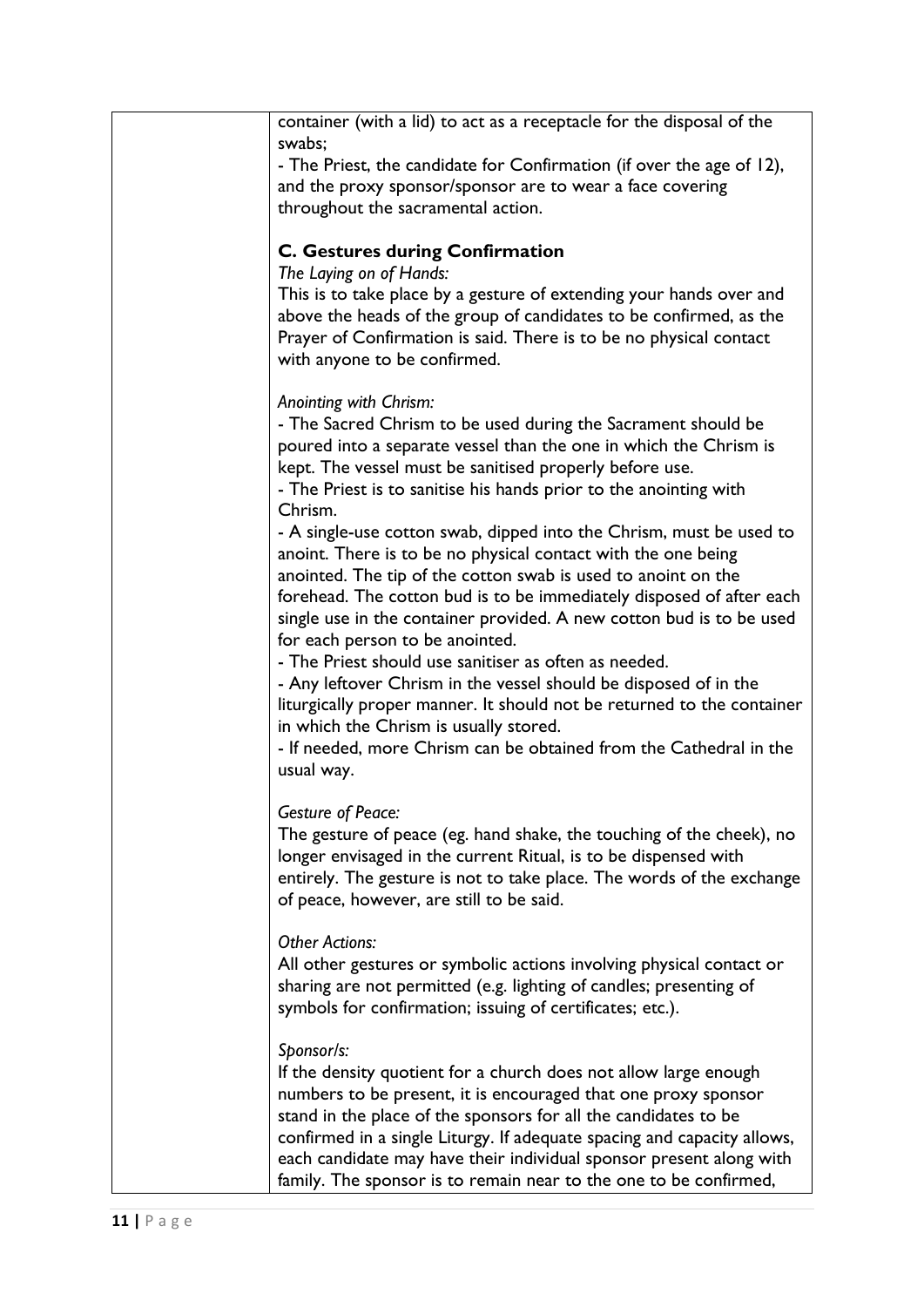|                      | but no physical contact is to be made. The sponsor is not to place       |
|----------------------|--------------------------------------------------------------------------|
|                      | their hand upon the shoulder of the one to be confirmed, and must        |
|                      | wear their face covering at all times unless they are a member of the    |
|                      | household.                                                               |
|                      |                                                                          |
|                      | <b>Other Considerations</b>                                              |
|                      | - If pictures are requested by the Confirmandi for their families, it    |
|                      | should be taken in a planned and orderly manner so as to observe         |
|                      | physical distancing at all times.                                        |
|                      | - Simple gatherings after the celebration of Confirmation may take       |
|                      | place and must follow the directives under Social Gatherings.            |
|                      | - When recording in the Register the name of the priest who has          |
|                      | confirmed, note is to be made of the delegation granted by the           |
|                      | Regional Vicar, if appropriate. The same applies in notifying the Parish |
|                      |                                                                          |
|                      | of Baptism of the one confirmed. It is the Sponsor's name, not the       |
|                      | name of the proxy sponsor that should be registered.                     |
| Livestreaming        | In both Regional Victoria and Metropolitan Melbourne,                    |
|                      | technicians are included in the number limits and must adhere to         |
|                      | density quotients and distancing. Face coverings must be worn            |
|                      | indoors.                                                                 |
|                      |                                                                          |
| <b>Gathering on</b>  | For Regional Victoria and Metropolitan Melbourne:                        |
| <b>Church Sites</b>  |                                                                          |
|                      | It is recommended at this point that gathering on Church sites be        |
|                      | worship and prayer related- study groups, prayer groups, catechetical    |
|                      | training etc. Following Government directives for Community              |
|                      | Facilities and for Places of Worship, gathering on Church Sites can      |
|                      | take place under the following guidelines:                               |
|                      |                                                                          |
|                      | Density quotient of I person per 4sqm for the space;                     |
|                      | Venue capacity cap is 75 for Regional Victoria and 50 for                |
|                      | Metropolitan Melbourne;                                                  |
|                      | The maximum group sizes within the venue must be no more                 |
|                      | than 10 people;                                                          |
|                      | Mandatory QR Code record keeping must be in place;                       |
|                      | Masks must be worn indoors at all times.                                 |
|                      |                                                                          |
|                      | Food or drink may be served at such meetings or gatherings, for          |
|                      | example providing congregants with tea, coffee and                       |
|                      | refreshments. It is recommended that single use items are used to        |
|                      | serve food or drink, and that only designated people serve or            |
|                      |                                                                          |
|                      | distribute food or drinks. (For example, one designated person uses      |
|                      | the urn to dispense hot water for tea, or one person serves food         |
|                      | using tongs and gloves). No self-serve buffet-style set ups should be    |
|                      | used.                                                                    |
|                      |                                                                          |
| <b>Public</b>        | In Regional Victoria, up to 20 people are permitted from across          |
| <b>Gatherings in</b> | multiple households, friends and/or family, outdoors. Infants under      |
| <b>Public Spaces</b> | 12 months not included in the cap.                                       |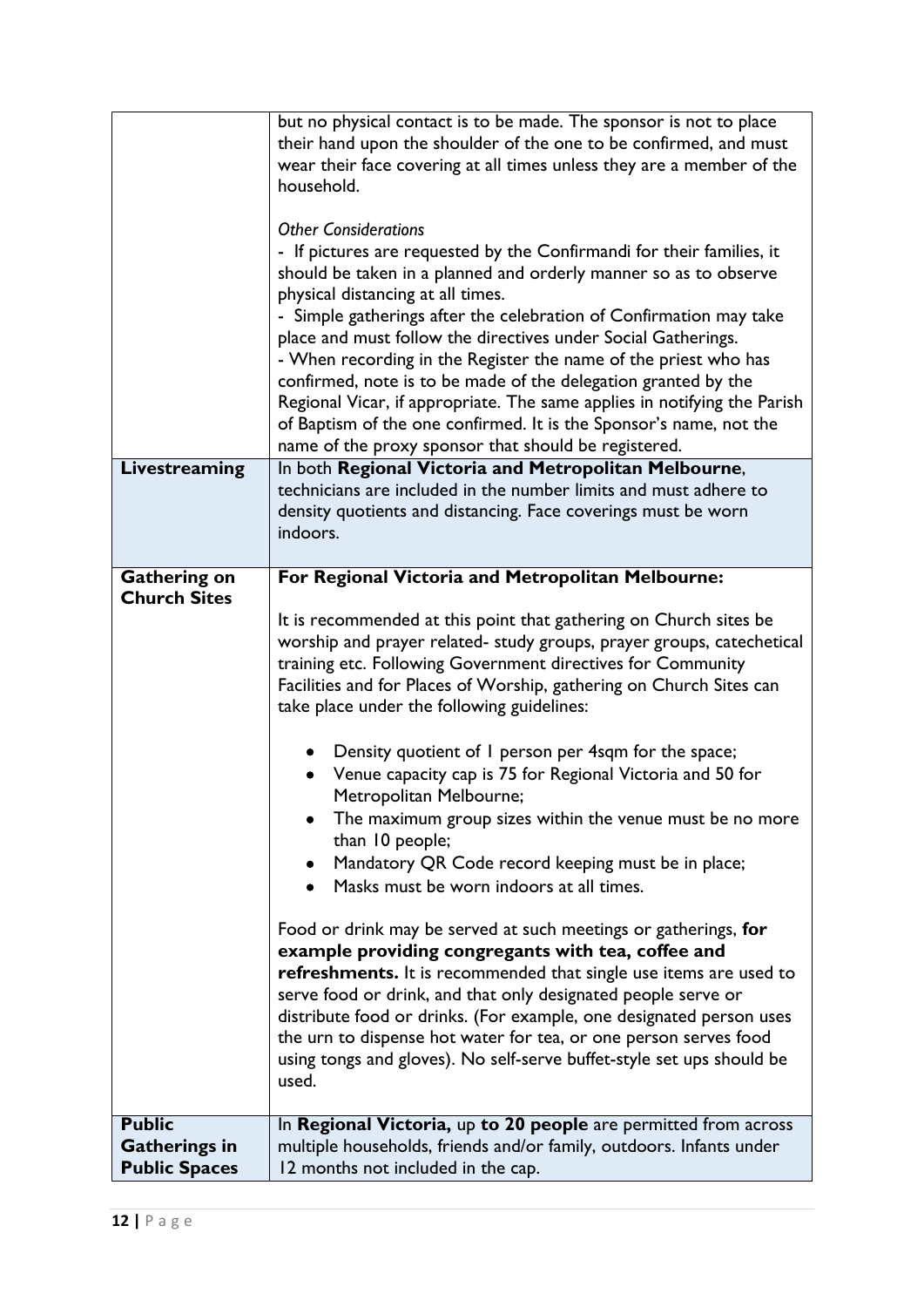|                        | In Metropolitan Melbourne, up to 10 people are permitted from<br>across multiple households, friends and/or family, outdoors. Infants<br>under 12 months not included in the cap.<br>A public place means an area that everyone can access, for<br>example a local park or the beach. Face coverings must outdoors in<br>Metropolitan Melbourne; and in Regional Victoria where 1.5 metres<br>physical distancing cannot be maintained. |
|------------------------|-----------------------------------------------------------------------------------------------------------------------------------------------------------------------------------------------------------------------------------------------------------------------------------------------------------------------------------------------------------------------------------------------------------------------------------------|
| <b>Home Visits</b>     | In Regional Victoria private gatherings in the home are limited to<br>2 adults per day together or separately (dependants of visiting adults<br>are excluded from the cap)<br>In Metropolitan Melbourne private gatherings in the home are                                                                                                                                                                                              |
|                        | not currently permitted. Intimate partners and single bubbles are an<br>exception.                                                                                                                                                                                                                                                                                                                                                      |
| <b>Hospitals or</b>    | In Regional Victoria and Metropolitan Melbourne:                                                                                                                                                                                                                                                                                                                                                                                        |
| <b>Care Facilities</b> | <b>Hospitals:</b> Visitors permitted into aged care or other care facility<br>settings for end-of-life reasons and permitted purposes only, as a<br>support partner for birth, or a parent to accompany a child.<br>Aged Care: Visitors permitted into aged care or other care facility<br>setting for end-of-life reasons and permitted purposes only.                                                                                 |
|                        | Visitors to any Hospital or Care Facility across Victoria<br>must wear a fitted face covering. Contact should be made<br>with the hospital or facility before visiting as they may have<br>additional requirements, conditions or restrictions for<br>visitors.                                                                                                                                                                         |
|                        | As previously communicated, when Anointing the Sick,<br>permission is given to lay on hands by holding them above,<br>rather than upon the head, so as to avoid physical contact.<br>The anointing is to be carried out by dipping a cotton wool<br>ball, cotton bud into the bottle of Oil (do not use an Oil<br>Stock).                                                                                                               |
|                        | Protective gloves could also be used, which can be disposed<br>of appropriately after a single use. Anointing the head would<br>be sufficient.                                                                                                                                                                                                                                                                                          |
|                        | If Holy Communion is given, follow the guidelines below:<br>Instructions from the health or care facility regarding sanitising<br>and PPE; Wash hands or use a hand sanitiser once you enter a<br>home (if applicable) must be met;<br>Avoid any physical contact with the person or family during the<br>visit;<br>Use a hand sanitiser again before distributing Communion;                                                           |